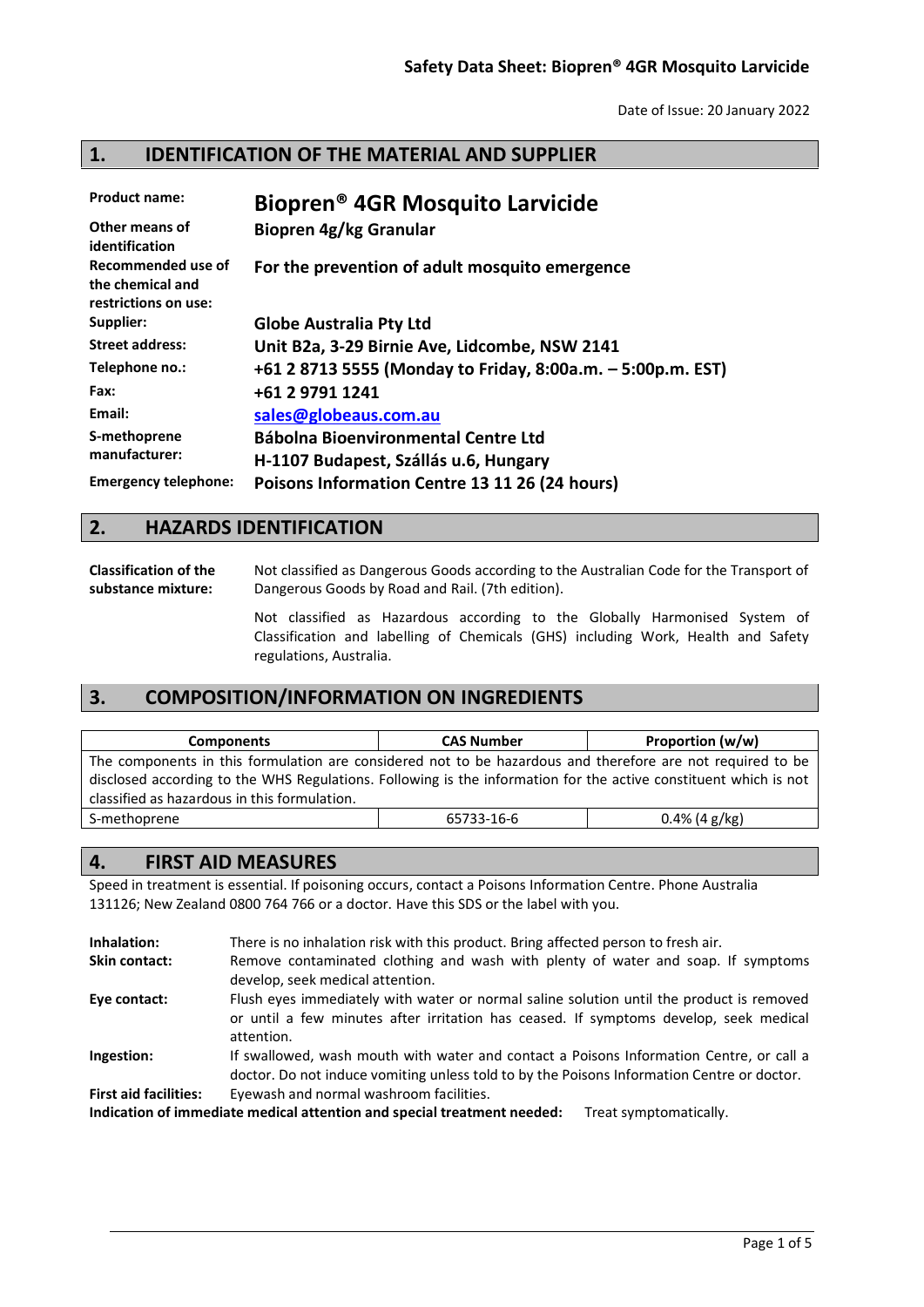## **5. FIRE FIGHTING MEASURES**

| Suitable extinguishing media:<br>Hazchem code:            | Not combustible. Use extinguishing media suited to burning materials.<br>None.                                                                                                                                                                                                  |
|-----------------------------------------------------------|---------------------------------------------------------------------------------------------------------------------------------------------------------------------------------------------------------------------------------------------------------------------------------|
| Specific hazards arising from                             | Only small quantities of decomposition products are expected from this                                                                                                                                                                                                          |
| the substance or mixture:                                 | products at temperatures normally achieved in a fire. Fire decomposition<br>products from this product may be harmful if inhaled. Take appropriate<br>protective measures.                                                                                                      |
| Special protective equipment<br>and precautions for fire- | In case of fire and/or explosion do not breathe fumes. Wear self-contained<br>breathing apparatus and chemical-protective clothing. Keep containers cool by                                                                                                                     |
| fighters:                                                 | spraying with water if exposed to fire. Collect contaminated extinguishing water<br>separately. Do not allow contaminated water to reach sewage or effluent<br>systems. Dispose of fire debris and contaminated extinguishing water in<br>accordance with official regulations. |

### **6. ACCIDENTAL RELEASE MEASURES**

| Emergency procedures/             | In the event of a spill, prevent spillage from entering drains or water courses                               |
|-----------------------------------|---------------------------------------------------------------------------------------------------------------|
| <b>Environmental precautions:</b> | with absorbent material and call emergency services.                                                          |
| <b>Personal precautions/</b>      | No special protective clothing is normally necessary because of occasional minor                              |
| <b>Protective equipment:</b>      | contact with this product, it is good practice to wear impermeable gloves when<br>handling chemical products. |
| <b>Methods and materials for</b>  | Contain - prevent run off into drains and waterways. For minor spills, clean up,                              |
| containment and cleaning up:      | rinsing to sewer and put empty container in garbage.                                                          |

### **7. HANDLING AND STORAGE**

**Precautions for safe handling:** Keep exposure to this product to a minimum, and minimise the quantities kept in work areas. Keep containers closed at all times - check regularly for leaks or spills. Transport and store upright. Refer to Section 8 of this SDS for details of personal protective measures, and make sure that those measures are followed. The measures detailed below under 'Storage' should be followed during handling in order to minimise risks to persons using the product in the workplace. Also, avoid contact or contamination of product with incompatible materials listed in Section 10. **Conditions for safe storage, including any incompatibilities:** Store packages of this product in a cool place. Make sure that containers of this product are kept tightly closed. Keep containers dry and away from water. Make sure that the product does not come into contact with substances listed under 'Incompatibilities' in Section 10. Check packaging - there may be further storage instructions on the label.

#### **8. EXPOSURE CONTROLS/PERSONAL PROTECTION**

| Control parameters: | No |
|---------------------|----|
|                     |    |

value assigned for this specific material by Safe Work Australia.

No biological limit allocated for the product or any of its ingredients. No biological monitoring is required. Use in well ventilated areas. Keep containers closed when not in use.

#### **Appropriate engineering controls:**

#### **Individual protection measures, such as Personal Protective Equipment (PPE):**

See container label safety directions. The selection of PPE is dependent on a detailed risk assessment. The risk assessment should consider the work situation, the physical form of the chemical, the handling methods, and environmental factors.

Observe good standards of hygiene and cleanliness. Always wash hands, arms and face thoroughly with soap and water before smoking, eating, drinking or using the toilet. Wash contaminated clothing and other protective equipment with detergent and warm water before storage or re-use.

**Respiratory protection:** Respiratory protective equipment is not needed under normal and intended conditions of product use. However if protection is required, consult AS/NZS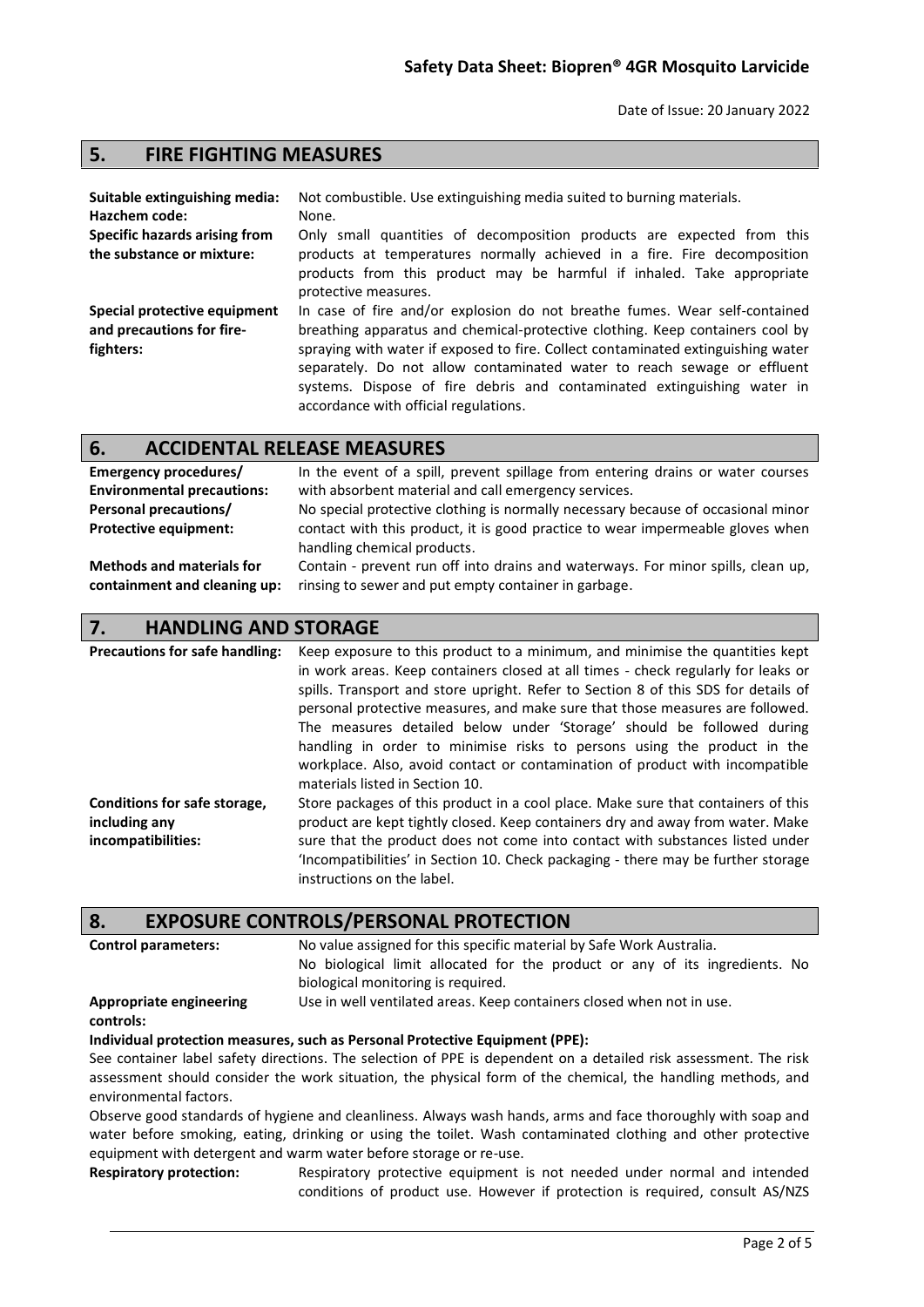| Eye and face protection: | 1715 and AS/NZS 1716 for further information.<br>Eye and face protection is not needed under normal and intended conditions of<br>product use. However if protection is required, consult AS/NZS 1336 and AS/NZS<br>1337 for further information. |
|--------------------------|---------------------------------------------------------------------------------------------------------------------------------------------------------------------------------------------------------------------------------------------------|
| Skin protection:         | Elbow-length rubber or chemical resistant gloves must be worn when opening                                                                                                                                                                        |
|                          | the container and using the product. Always check with the glove manufacturer<br>or your personal protective equipment supplier regarding the correct type of<br>glove to use. Consult AS/NZS 2161 for further information.                       |

# **9. PHYSICAL AND CHEMICAL PROPERTIES**

| <b>Physical state:</b>                  | Granulated solid.                                       |
|-----------------------------------------|---------------------------------------------------------|
| Colour:                                 | Sandy-coloured.                                         |
| Odour:                                  | No odour.                                               |
| pH:                                     | No information available.                               |
| Specific gravity:                       | >1                                                      |
| Melting point/Freezing point:           | No information available. Solid at normal temperatures. |
| <b>Boiling point/range:</b>             | No information available.                               |
| Flash point:                            | No information available.                               |
| <b>Evaporation point:</b>               | No information available.                               |
| Vapour pressure:                        | No information available.                               |
| Vapour density:                         | No information available.                               |
| Solubility:                             | Negligible.                                             |
| Partition coefficient: n- octanol/water | No information available.                               |
| Auto-ignition temperature:              | Not relevant.                                           |
| <b>Decomposition temperature:</b>       | No information available.                               |
| Viscosity:                              | Not relevant.                                           |

# **10. STABILITY AND REACTIVITY**

| <b>Reactivity:</b>                         | Non-reactive under normal conditions of use.                      |
|--------------------------------------------|-------------------------------------------------------------------|
| <b>Chemical stability:</b>                 | Stable under normal ambient and anticipated storage and handling  |
|                                            | conditions of temperature and pressure.                           |
| <b>Possibility of hazardous reactions:</b> | No information available.                                         |
| <b>Conditions to avoid:</b>                | No information available.                                         |
| Incompatible materials:                    | No particular incompatibilities. Store and use as directed.       |
| Hazardous decomposition products:          | Only small quantities of decomposition products are expected from |
|                                            | this products at temperatures normally achieved in a fire. Carbon |
|                                            | dioxide, and if combustion is incomplete, carbon monoxide and     |
|                                            | smoke. Carbon monoxide poisoning produces headache, weakness,     |
|                                            | nausea, dizziness, confusion, dimness of vision, disturbance of   |
|                                            | judgment, and unconsciousness followed by coma and death.         |

# **11. TOXICOLOGICAL INFORMATION**

| <b>Acute toxicity:</b>                       | Not harmful and does not cause toxicity via oral, dermal and inhalation routes,<br>according to available data. |
|----------------------------------------------|-----------------------------------------------------------------------------------------------------------------|
| <b>Skin irritation:</b>                      | Not a skin irritant according to available data.                                                                |
| Eye irritation:                              | Not an eye irritant according to available data.                                                                |
| <b>Respiratory or skin</b><br>sensitisation: | Not a skin sensitiser and not expected to be a respiratory sensitiser according to<br>available data.           |
| Germ cell mutagenicity:                      | Not suspected to cause genetic defects according to available data.                                             |
| Carcinogenicity:                             | Not considered to be carcinogenic according to available data.                                                  |
| <b>Reproductive toxicity:</b>                | Not considered to be toxic to reproduction according to available data.                                         |
| <b>STOT-single exposure:</b>                 | Not expected to cause toxicity to a specific target organ according to available<br>data.                       |
| <b>STOT-repeated exposure:</b>               | Not expected to cause toxicity to a specific target organ according to available<br>data.                       |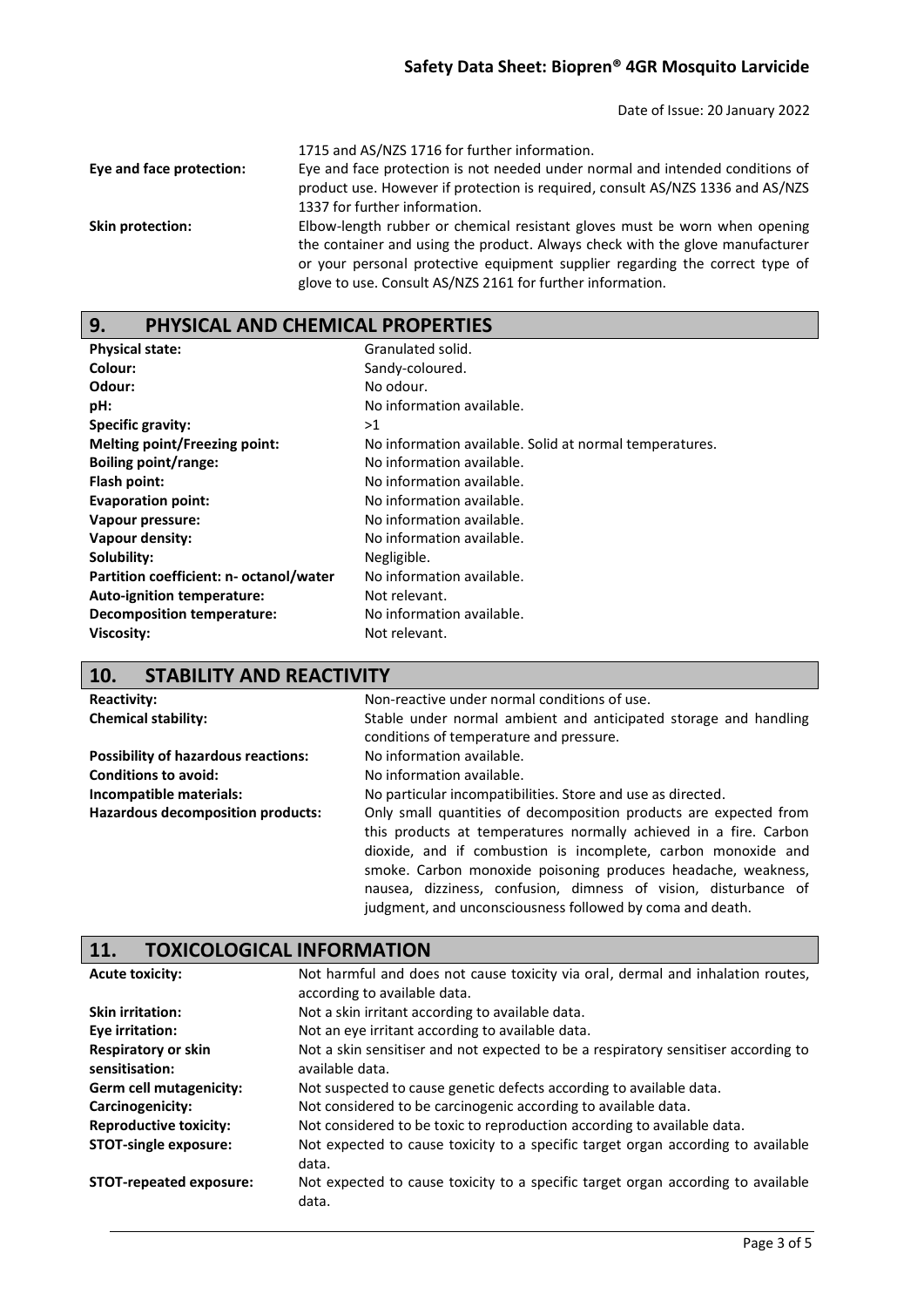## **Safety Data Sheet: Biopren® 4GR Mosquito Larvicide**

Date of Issue: 20 January 2022

| <b>Aspiration hazard:</b><br><b>Chronic health effects:</b> | Not expected to be an aspiration hazard according to available data.<br>Not expected to cause chronic health effects according to available data.                                                                                                                                |
|-------------------------------------------------------------|----------------------------------------------------------------------------------------------------------------------------------------------------------------------------------------------------------------------------------------------------------------------------------|
| <b>ECOLOGICAL INFORMATION</b><br>12.                        |                                                                                                                                                                                                                                                                                  |
| <b>Ecotoxicity:</b>                                         | Available information on this product indicates that this product is not classified<br>as an acute aquatic toxicant.                                                                                                                                                             |
|                                                             | Toxicity data for the active constituent, s-methoprene:                                                                                                                                                                                                                          |
|                                                             | The below information is based on the CLH Report for S-Methoprene (July 2015).                                                                                                                                                                                                   |
|                                                             | Fish $LC_{50}$ = 4.26 mg/L at 96h, s- methoprene is considered acutely toxic.<br>Aquatic invertebrate Daphnia magna $EC_{50} = 0.22$ mg/L at 48h, s- methoprene is<br>considered acutely toxic.<br>Aquatic invertebrate Daphnia magna NOEC <sub>50</sub> = 0.019 mg/L at 21D, s- |
|                                                             | methoprene is considered chronically toxic.                                                                                                                                                                                                                                      |
| <b>Persistence/Degradability:</b>                           | It is considered that s-methoprene is not readily biodegradable.                                                                                                                                                                                                                 |
|                                                             | Details of s-methoprene is available at:                                                                                                                                                                                                                                         |
|                                                             | https://echa.europa.eu/documents/10162/54df99ee-f938-4037-8f94-                                                                                                                                                                                                                  |
|                                                             | e325674786b2                                                                                                                                                                                                                                                                     |
| <b>Bioaccumulative potential:</b>                           | It is considered that s-methoprene has the potential to bioaccumulate.                                                                                                                                                                                                           |
|                                                             | Details of s-methoprene is available at:                                                                                                                                                                                                                                         |
|                                                             | https://echa.europa.eu/documents/10162/54df99ee-f938-4037-8f94-                                                                                                                                                                                                                  |
|                                                             | e325674786b2                                                                                                                                                                                                                                                                     |
| 8.4 - L. H.L.                                               | ويموان بالثالثام ومراجع ويتمول والمواطن ومستور والمتوجب ومستوطنة ومستراط الموسوليات ومستردي                                                                                                                                                                                      |

**Mobility in soil:** It is considered that s-methoprene is expected to have no mobility when released to soil.

> Details of s-methoprene is available at: [https://pubchem.ncbi.nlm.nih.gov/compound/Methoprene#section=Ecotoxicity-](https://pubchem.ncbi.nlm.nih.gov/compound/Methoprene#section=Ecotoxicity-Values)[Values](https://pubchem.ncbi.nlm.nih.gov/compound/Methoprene#section=Ecotoxicity-Values)

## **13. DISPOSAL CONSIDERATIONS**

I

Disposal methods: Refer to Waste Management Authority. Dispose of contents/container in accordance with local/regional/national/international regulations. Break, crush or puncture and dispose of empty containers in a local authority landfill. Triple rinse and bury rinsate and empty capsules in a local authority landfill. If no landfill is available, bury the containers below 0.5m in a disposal pit specifically marked and set up for this purpose clear of waterways, desirable vegetation and tree roots. Empty containers and product must not be burnt. Do NOT re-use containers for any other purpose.

# **14. TRANSPORT INFORMATION**

| <b>Road and rail</b> | Not classified as Dangerous Goods by the criteria of the Australian Dangerous Goods Code (ADG    |
|----------------------|--------------------------------------------------------------------------------------------------|
| transport:           | Code) for transport by Road and Rail; NON-DANGEROUS GOODS.                                       |
| <b>Marine</b>        | Not classified as Dangerous Goods by the criteria of the International Maritime Dangerous        |
| transport:           | Goods Code (IMDG Code) for transport by sea; NON-DANGEROUS GOODS.                                |
| Air transport:       | Not classified as Dangerous Goods by the criteria of the International Air Transport Association |
|                      | (IATA) Dangerous Goods Regulations for transport by air; NON-DANGEROUS GOODS.                    |